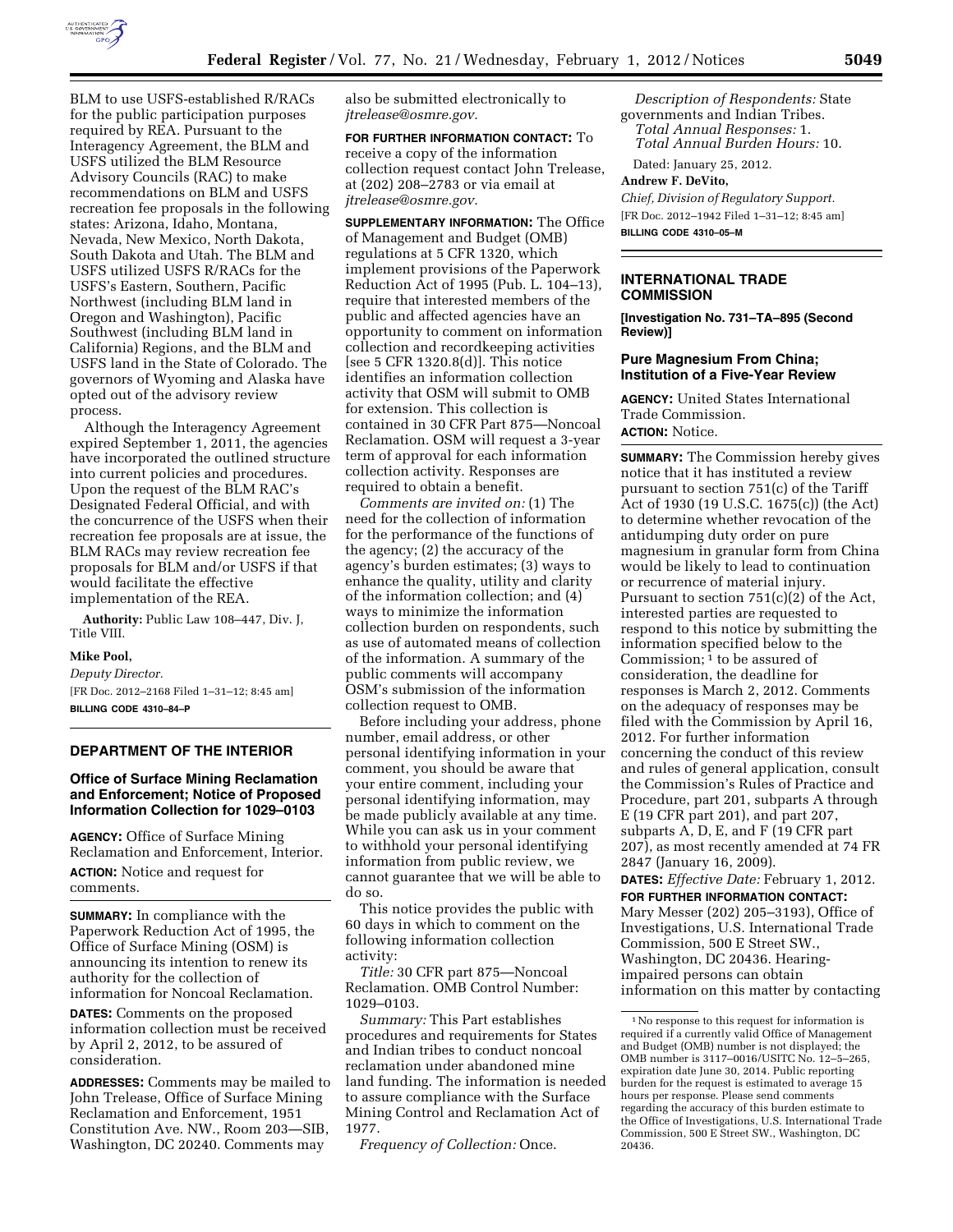the Commission's TDD terminal on (202) 205–1810. Persons with mobility impairments who will need special assistance in gaining access to the Commission should contact the Office of the Secretary at (202) 205–2000. General information concerning the Commission may also be obtained by accessing its internet server (*[http://](http://www.usitc.gov)  [www.usitc.gov](http://www.usitc.gov)*). The public record for this review may be viewed on the Commission's electronic docket (EDIS) at *[http://edis.usitc.gov.](http://edis.usitc.gov)* 

# **SUPPLEMENTARY INFORMATION:**

*Background.*—On November 19, 2001, the Department of Commerce issued an antidumping duty order on imports of pure magnesium in granular form from China (66 FR 57936). Following expedited first five-year reviews by Commerce and the Commission, effective March 26, 2007, Commerce issued a continuation of the antidumping duty order on imports of pure magnesium in granular form from China (72 FR 5417). The Commission is now conducting a second review to determine whether revocation of the order would be likely to lead to continuation or recurrence of material injury to the domestic industry within a reasonably foreseeable time. It will assess the adequacy of interested party responses to this notice of institution to determine whether to conduct a full review or an expedited review. The Commission's determination in any expedited review will be based on the facts available, which may include information provided in response to this notice.

*Definitions.*—The following definitions apply to this review:

(1) *Subject Merchandise* is the class or kind of merchandise that is within the scope of the five-year review, as defined by the Department of Commerce.

(2) The *Subject Country* in this review is China.

(3) The *Domestic Like Product* is the domestically produced product or products which are like, or in the absence of like, most similar in characteristics and uses with, the *Subject Merchandise.* In its original determination, the Commission defined one *Domestic Like Product*—pure magnesium that included both granular magnesium and magnesium ingot. Two Commissioners defined the *Domestic Like Product* differently in the original determination. They found two *Domestic Like Products* corresponding to granular pure magnesium and pure magnesium ingot. In its expedited first five-year review determination, the Commission found one *Domestic Like Product* to include primary and

secondary pure and alloy magnesium whether in ingot or granular form. One Commissioner defined the *Domestic Like Product* differently in the expedited first five-year review, instead finding that pure magnesium and alloy magnesium (including secondary magnesium) were separate *Domestic Like Products.* For purposes of responding to the items requested in this notice, please provide information according to one *Domestic Like Product*  that includes primary and secondary pure and alloy magnesium whether in ingot or granular form.

(4) The *Domestic Industry* is the U.S. producers as a whole of the *Domestic Like Product,* or those producers whose collective output of the *Domestic Like Product* constitutes a major proportion of the total domestic production of the product. In its original determination, the Commission defined the *Domestic Industry* as producers of pure magnesium, including grinding operations. One Commissioner defined the *Domestic Industry* differently in the original determination (i.e, not including grinders), and two Commissioners defined two separate *Domestic Industries* (i.e., domestic producers of granular pure magnesium and domestic producers of pure magnesium ingot, including grinders). The Commission also found that appropriate circumstances existed to exclude ESM from the *Domestic Industry.* In its expedited first five-year review determination, the Commission defined the *Domestic Like Product* as domestic producers of pure and alloy magnesium, including primary and secondary magnesium, and magnesium in ingot and granular form. The Commission also included grinders in the *Domestic Industry* producing magnesium. One Commissioner defined the *Domestic Industry* differently in the first five-year review, instead finding that grinders were not included in the *Domestic Industry.* Another Commissioner defined the *Domestic Industry* differently in the first five-year review, instead finding that there was one *Domestic Industry* composed of the domestic producers of pure magnesium whether in ingot or granular form, including grinders. For purposes of responding to the items requested in this notice, please provide information according to one *Domestic Industry* that includes domestic producers of pure and alloy magnesium, including primary and secondary magnesium, and magnesium in ingot and granular form.

(5) An *Importer* is any person or firm engaged, either directly or through a parent company or subsidiary, in importing the *Subject Merchandise* into the United States from a foreign manufacturer or through its selling agent.

*Participation in the review and public service list.*—Persons, including industrial users of the *Subject Merchandise* and, if the merchandise is sold at the retail level, representative consumer organizations, wishing to participate in the review as parties must file an entry of appearance with the Secretary to the Commission, as provided in section 201.11(b)(4) of the Commission's rules, no later than 21 days after publication of this notice in the **Federal Register**. The Secretary will maintain a public service list containing the names and addresses of all persons, or their representatives, who are parties to the review.

Former Commission employees who are seeking to appear in Commission five-year reviews are advised that they may appear in a review even if they participated personally and substantially in the corresponding underlying original investigation. The Commission's designated agency ethics official has advised that a five-year review is not considered the ''same particular matter'' as the corresponding underlying original investigation for purposes of 18 U.S.C. 207, the post employment statute for Federal employees, and Commission rule 201.15(b) (19 CFR 201.15(b)), 73 FR 24609 (May 5, 2008). This advice was developed in consultation with the Office of Government Ethics. Consequently, former employees are not required to seek Commission approval to appear in a review under Commission rule 19 CFR 201.15, even if the corresponding underlying original investigation was pending when they were Commission employees. For further ethics advice on this matter, contact Carol McCue Verratti, Deputy Agency Ethics Official, at (202) 205– 3088.

*Limited disclosure of business proprietary information (BPI) under an administrative protective order (APO) and APO service list.*—Pursuant to section 207.7(a) of the Commission's rules, the Secretary will make BPI submitted in this review available to authorized applicants under the APO issued in the review, provided that the application is made no later than 21 days after publication of this notice in the **Federal Register**. Authorized applicants must represent interested parties, as defined in 19 U.S.C. 1677(9), who are parties to the review. A separate service list will be maintained by the Secretary for those parties authorized to receive BPI under the APO.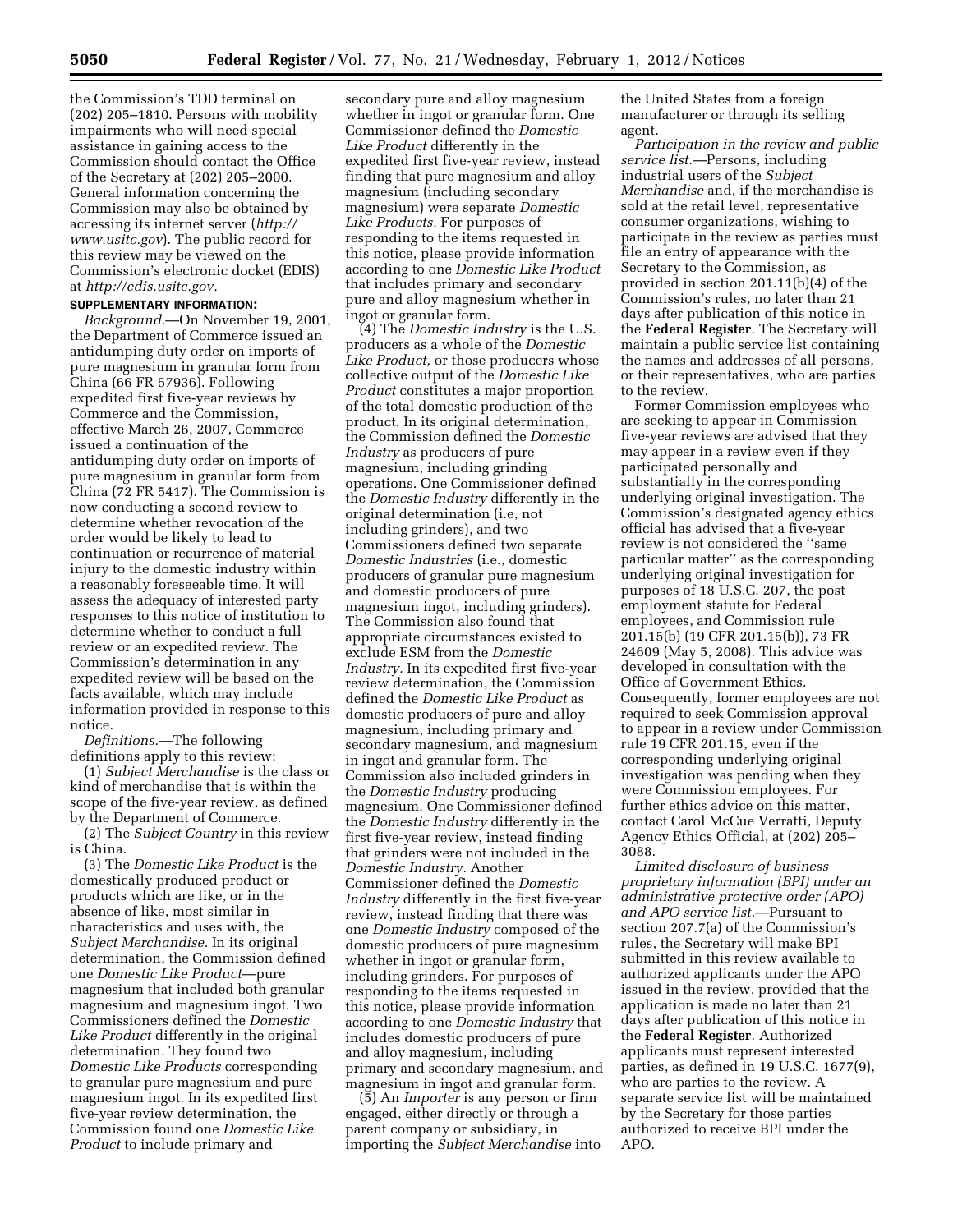*Certification.*—Pursuant to section 207.3 of the Commission's rules, any person submitting information to the Commission in connection with this review must certify that the information is accurate and complete to the best of the submitter's knowledge. In making the certification, the submitter will be deemed to consent, unless otherwise specified, for the Commission, its employees, and contract personnel to use the information provided in any other reviews or investigations of the same or comparable products which the Commission conducts under Title VII of the Act, or in internal audits and investigations relating to the programs and operations of the Commission pursuant to 5 U.S.C. Appendix 3.

*Written submissions.*—Pursuant to section 207.61 of the Commission's rules, each interested party response to this notice must provide the information specified below. The deadline for filing such responses is March 2, 2012. Pursuant to section 207.62(b) of the Commission's rules, eligible parties (as specified in Commission rule 207.62(b)(1)) may also file comments concerning the adequacy of responses to the notice of institution and whether the Commission should conduct an expedited or full review. The deadline for filing such comments is April 16, 2012. All written submissions must conform with the provisions of sections 201.8 and 207.3 of the Commission's rules and any submissions that contain BPI must also conform with the requirements of sections 201.6 and 207.7 of the Commission's rules. Please be aware that the Commission's rules with respect to electronic filing have been amended. The amendments took effect on November 7, 2011. See 76 Fed. Reg. 61937 (Oct. 6, 2011) and the newly revised Commission's Handbook on E– Filing, available on the Commission's Web site at *[http://edis.usitc.gov.](http://edis.usitc.gov)* Also, in accordance with sections 201.16(c) and 207.3 of the Commission's rules, each document filed by a party to the review must be served on all other parties to the review (as identified by either the public or APO service list as appropriate), and a certificate of service must accompany the document (if you are not a party to the review you do not need to serve your response).

*Inability to provide requested information.*—Pursuant to section 207.61(c) of the Commission's rules, any interested party that cannot furnish the information requested by this notice in the requested form and manner shall notify the Commission at the earliest possible time, provide a full explanation of why it cannot provide the requested information, and indicate alternative

forms in which it can provide equivalent information. If an interested party does not provide this notification (or the Commission finds the explanation provided in the notification inadequate) and fails to provide a complete response to this notice, the Commission may take an adverse inference against the party pursuant to section 776(b) of the Act in making its determination in the review.

*Information To Be Provided in Response to This Notice of Institution:*  As used below, the term ''firm'' includes any related firms.

(1) The name and address of your firm or entity (including World Wide Web address) and name, telephone number, fax number, and Email address of the certifying official.

(2) A statement indicating whether your firm/entity is a U.S. producer of the *Domestic Like Product,* a U.S. union or worker group, a U.S. importer of the *Subject Merchandise,* a foreign producer or exporter of the *Subject Merchandise,*  a U.S. or foreign trade or business association, or another interested party (including an explanation). If you are a union/worker group or trade/business association, identify the firms in which your workers are employed or which are members of your association.

(3) A statement indicating whether your firm/entity is willing to participate in this review by providing information requested by the Commission.

(4) A statement of the likely effects of the revocation of the antidumping duty order on the *Domestic Industry* in general and/or your firm/entity specifically. In your response, please discuss the various factors specified in section 752(a) of the Act (19 U.S.C. 1675a(a)) including the likely volume of subject imports, likely price effects of subject imports, and likely impact of imports of *Subject Merchandise* on the *Domestic Industry.* 

(5) A list of all known and currently operating U.S. producers of the *Domestic Like Product.* Identify any known related parties and the nature of the relationship as defined in section 771(4)(B) of the Act (19 U.S.C. 1677(4)(B)).

(6) A list of all known and currently operating U.S. importers of the *Subject Merchandise* and producers of the *Subject Merchandise* in the *Subject Country* that currently export or have exported *Subject Merchandise* to the United States or other countries after 2005.

(7) A list of 3–5 leading purchasers in the U.S. market for the *Domestic Like Product* and the *Subject Merchandise*  (including street address, World Wide Web address, and the name, telephone

number, fax number, and Email address of a responsible official at each firm).

(8) A list of known sources of information on national or regional prices for the *Domestic Like Product* or the *Subject Merchandise* in the U.S. or other markets.

(9) If you are a U.S. producer of the *Domestic Like Product,* provide the following information on your firm's operations on that product during calendar year 2011, except as noted (report quantity data in metric tons and value data in U.S. dollars, f.o.b. plant). If you are a union/worker group or trade/business association, provide the information, on an aggregate basis, for the firms in which your workers are employed/which are members of your association.

(a) Production (quantity) and, if known, an estimate of the percentage of total U.S. production of the *Domestic Like Product* accounted for by your firm's(s') production;

(b) Capacity (quantity) of your firm to produce the *Domestic Like Product* (i.e., the level of production that your establishment(s) could reasonably have expected to attain during the year, assuming normal operating conditions (using equipment and machinery in place and ready to operate), normal operating levels (hours per week/weeks per year), time for downtime, maintenance, repair, and cleanup, and a typical or representative product mix);

(c) the quantity and value of U.S. commercial shipments of the *Domestic Like Product* produced in your U.S. plant(s);

(d) the quantity and value of U.S. internal consumption/company transfers of the *Domestic Like Product*  produced in your U.S. plant(s); and

(e) the value of (i) net sales, (ii) cost of goods sold (COGS), (iii) gross profit, (iv) selling, general and administrative (SG&A) expenses, and (v) operating income of the *Domestic Like Product*  produced in your U.S. plant(s) (include both U.S. and export commercial sales, internal consumption, and company transfers) for your most recently completed fiscal year (identify the date on which your fiscal year ends).

(10) If you are a U.S. importer or a trade/business association of U.S. importers of the *Subject Merchandise*  from the *Subject Country,* provide the following information on your firm's(s') operations on that product during calendar year 2011 (report quantity data in metric tons and value data in U.S. dollars). If you are a trade/business association, provide the information, on an aggregate basis, for the firms which are members of your association.